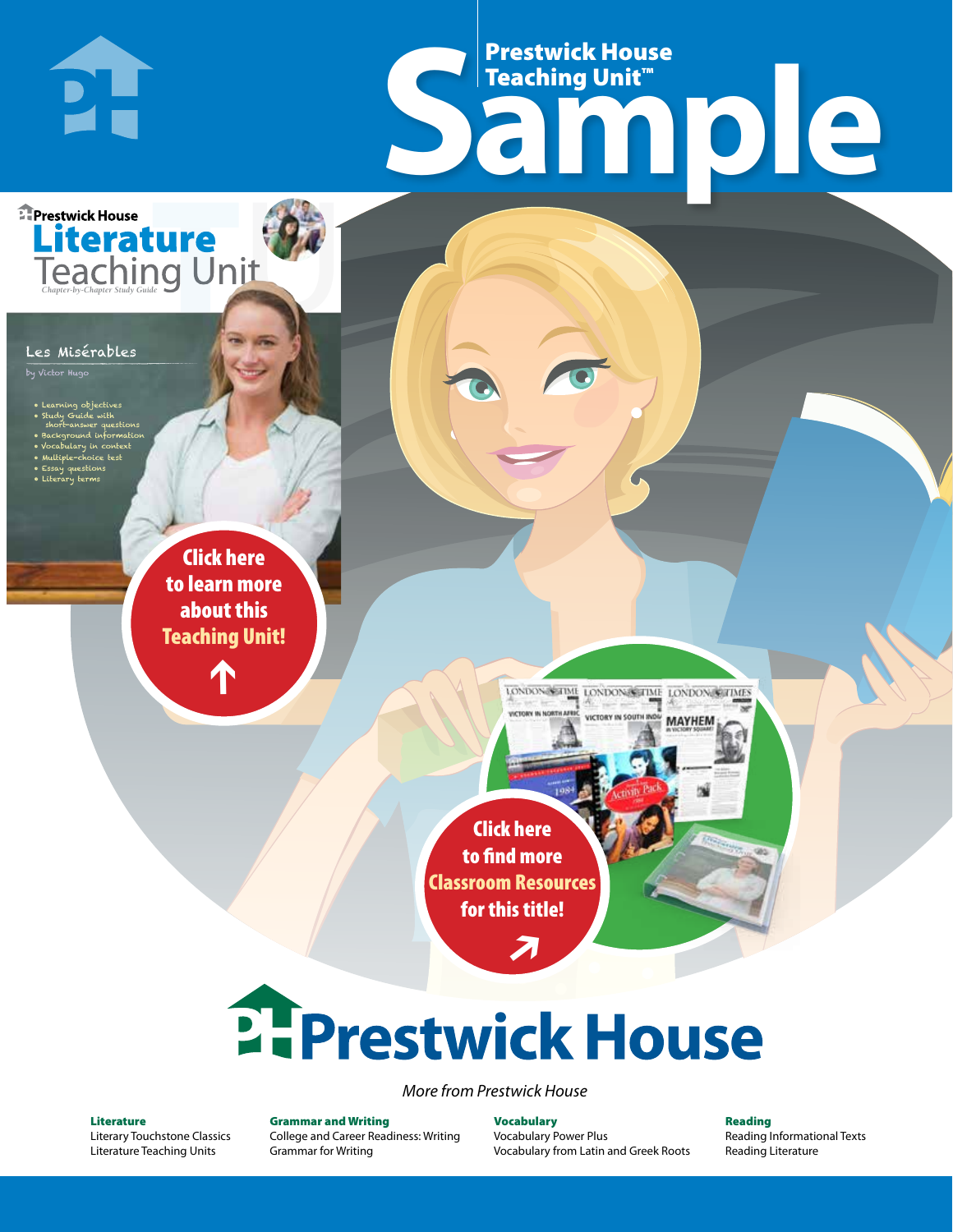

### by Victor Hugo

- Learning objectives
- Study Guide with short-answer questions
	- Background information
	- Vocabulary in context
		- Multiple-choice test
			- Essay questions
				- Literary terms

# **Ellenger Prestwick House**

**P.O. Box 658, Clayton, DE 19938 www.prestwickhouse.com 800.932.4593**

**ISBN: 978-1-58049-427-4**

**Copyright ©2017 by Prestwick House Inc.**

**All rights reserved. No portion may be reproduced without permission in writing from the publisher.** 

**Item No: 300605**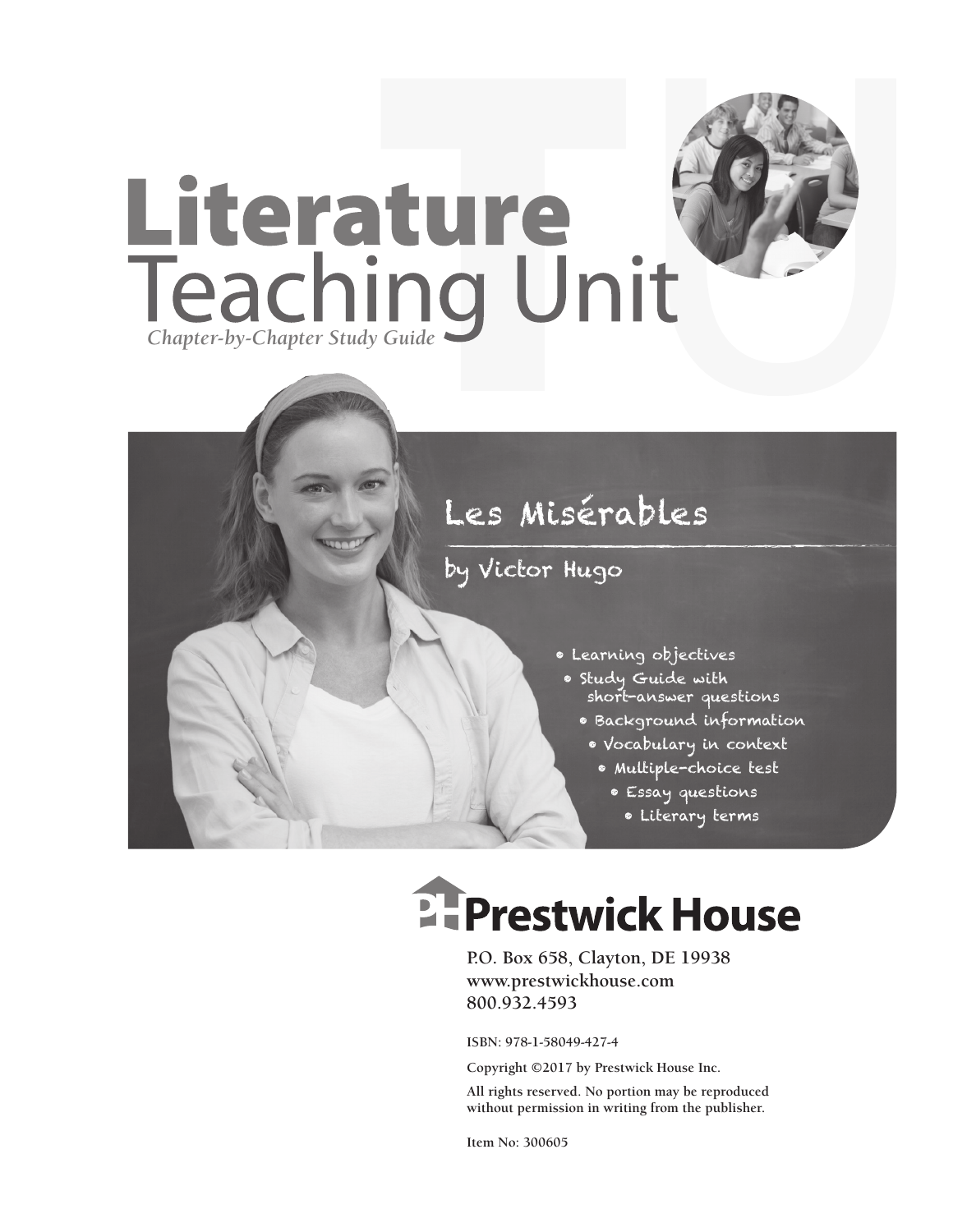#### **Objectives**

*By the end of this Unit, the student will be able to:*

- 1. define realism and cite three examples from the novel.
- 2. define idealism and explain how Marius represents this concept.
- 3. define symbol and discuss the significance of Madame Magloire's candlesticks.
- 4. identify which characters are compared to beasts and discuss the implications of these comparisons.
- 5. discuss the reasons why certain characters, particularly children, are compared to angels and/or birds, citing specific references from the novel.
- 6. create a timeline matriculating the multiple storylines of the novel.
- 7. identify the moment of Jean Valjean's enlightenment and discuss the significance of the bishop's mission throughout the novel.
- 8. cite two examples of man-versus-self conflict within the novel and discuss these conflicts' effects on the formation of the plot.
- 9. define the role of women in nineteenth century France.
- 10. demonstrate how the novel portrays "...the inhumane treatment of convicts and ex-convicts."
- 11. cite three examples of the humiliation and shame caused by poverty.
- 12. explicate one female character's demise through poverty and hunger.
- 13. explicate one character who is robbed of innocence through poverty and need.
- 14. discuss Victor Hugo's social commentary as illustrated by the novel.
- 15. discuss the importance of light and darkness as a theme in the novel.
- 16. explain why Cosette maintains her childlike innocence and naiveté.
- 17. discuss which characters display integrity and explain choices using examples from the novel.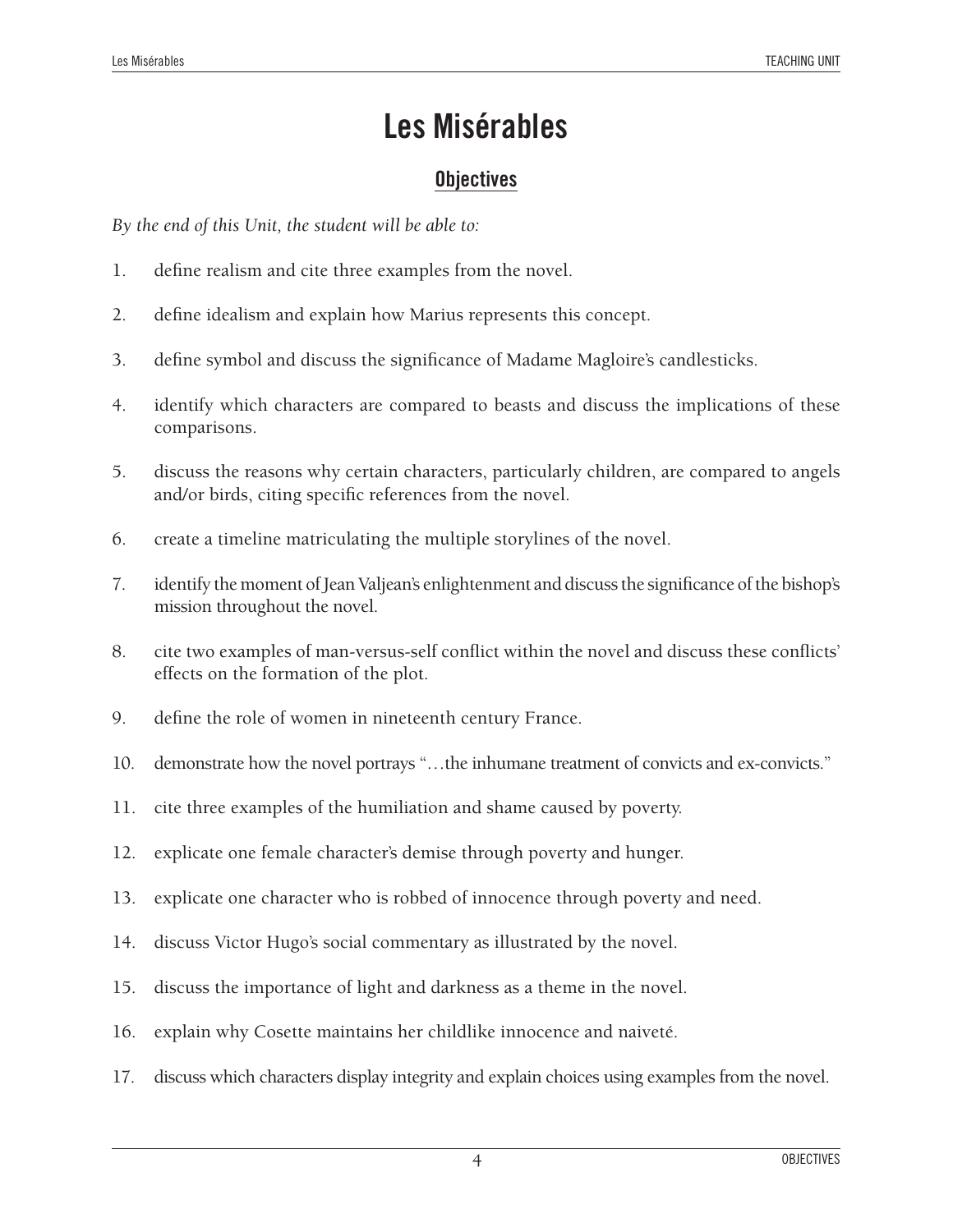#### **Questions for Essay and Discussion**

- 1. Describe Jean Valjean after he is released from the galleys and explain the inhumane treatment that he endures in the town of D—— because he is an ex-convict.
- 2. Explain the role of the church throughout the novel.
- 3. What effect does the bishop have on Jean Valjean, both physically and spiritually?
- 4. Delineate the presence of the bishop throughout Jean Valjean's life.
- 5. Given the circumstances, do you think Jean Valjean's initial crime, theft of a loaf of bread, is truly a criminal act? Support your answer with details from the novel.
- 6. Explain why Jean Valjean spends nineteen years in prison. Describe the effect that those nineteen years have on Jean Valjean.
- 7. Why does the bishop tell the police that he gave Jean Valjean the silver?
- 8. How do the following words, spoken by the bishop, affect Jean Valjean's life? "'Forget not, never forget that you have promised me to use this silver to become an honest man.'"
- 9. What crime does Jean Valjean commit against Petit Gervais? How does Jean Valjean attempt to make amends for this act throughout his life?
- 10. Discuss light as a symbol of life, hope, and love throughout the novel. How do the bishop's silver candlesticks contribute to this theme?
- 11. Describe Cosette's life with the Thénardiers. What causes the Thénardiers to treat her as they do?
- 12. Poverty and need are influences in Cosette's life throughout the novel. Compare and contrast those influences as they affect Cosette's life with the Thénardiers to the manner in which they affect her life with Jean Valjean.
- 13. Which characters does Victor Hugo compare to birds? How does this comparison exalt these characters above the setting and above the other characters?
- 14. Compare and contrast Jean Valjean as a convict with Jean Valjean as Father Madeleine.
- 15. Jean Valjean earns a fortune as Father Madeleine. Just as he benefits from his invention, so do many others. Describe how his manufacturing invention benefits others' lives.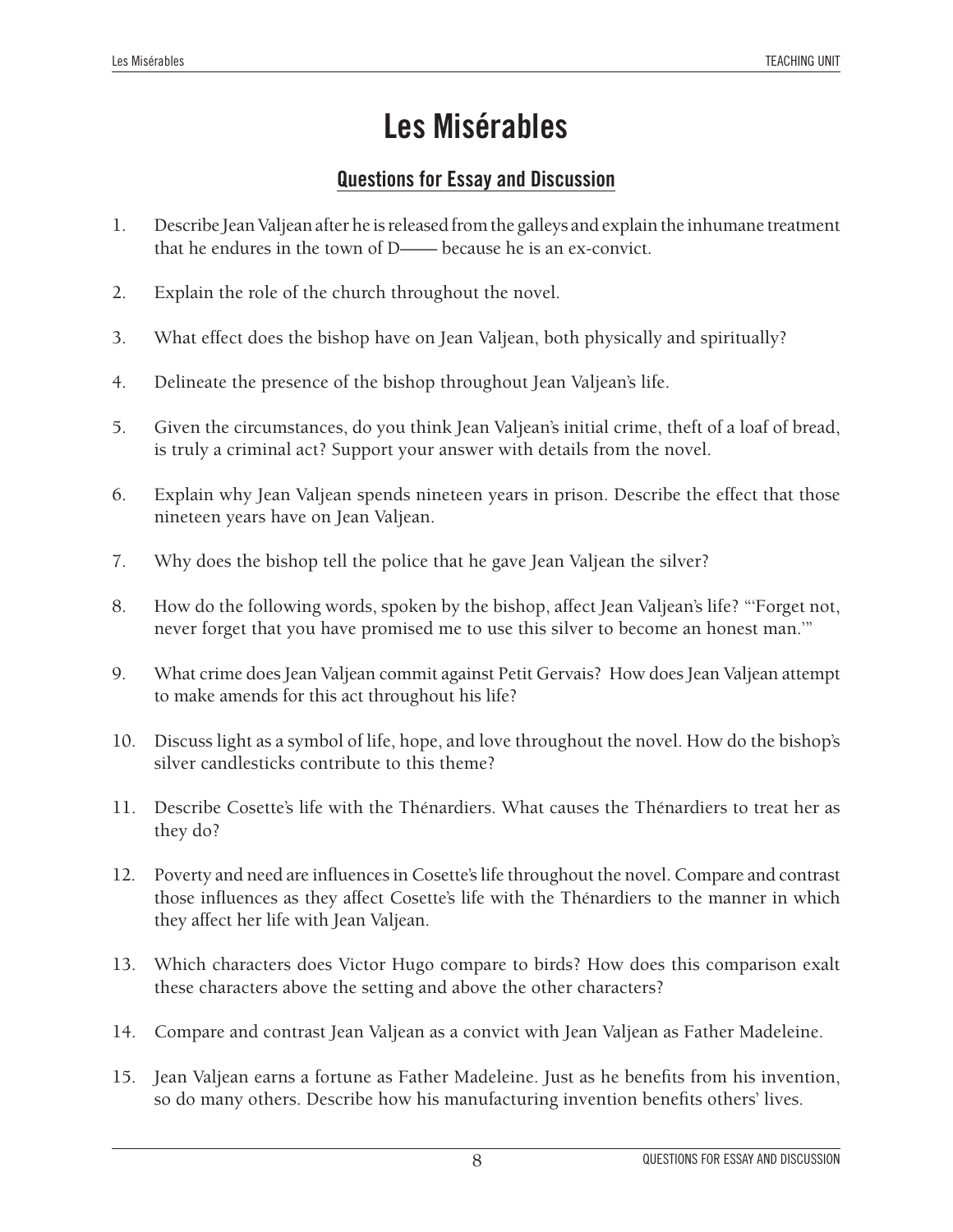#### **Introduction**

- 1. James K. Robinson refers to Les Misérables as a "humanitarian novel." How does Victor Hugo make it thus?
- 2. Victor Hugo wrote this novel to expose the tumult that was post-Napoleonic France. What does James K. Robinson suggest the novel reflects?

the control of the control of the control of the control of the control of

3. After which real people did Victor Hugo model the bishop of D——, the Baron Pontmercy, and Marius Pontmercy?

<u> 1989 - Johann Stoff, amerikansk politiker (\* 1908)</u>

<u> 1989 - Johann Barbara, martxa alemaniar amerikan basar da a</u>

4. Describe the novel's success and criticism upon publication.

#### **Author's Preface**

1. According to Victor Hugo, this novel remains timeless as long as which three problems exist?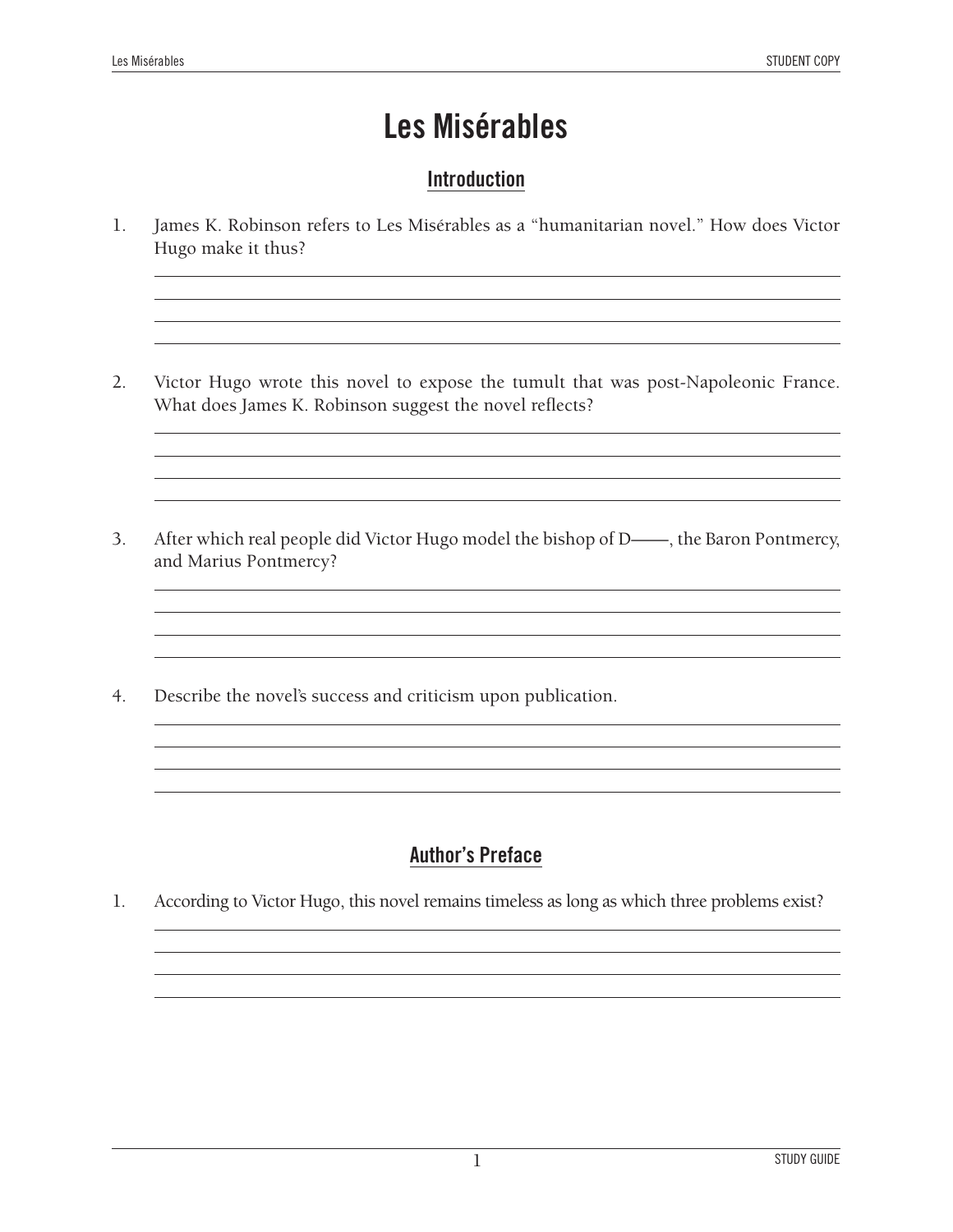#### **TRANQUILITY**

1. What warning does Jean Valjean issue to the bishop as they walk to their rooms?

#### JEAN VALJEAN

#### Vocabulary

**keel** – a portion of the underside of the hull of a ship **ill-recompensed** – poorly paid **moroseness** – cheerlessness **pruner** – a tree trimmer **sullen** – angry **tribunals** – judges

1. Recount Jean Valjean's life, from childhood to his conviction.

<u> 1989 - Johann Stoff, deutscher Stoffen und der Stoffen und der Stoffen und der Stoffen und der Stoffen und der</u>

2. How many years did Jean Valjean spend in prison, and why was his sentence lengthened?

<u> 1989 - Johann Barbara, martxa alemaniar a</u>

<u> 1989 - Andrea Santa Alemania, amerikana amerikana amerikana amerikana amerikana amerikana amerikana amerikan</u>

and the control of the control of the control of the control of the control of the control of the control of the

3. What effect did the galleys have on Jean Valjean?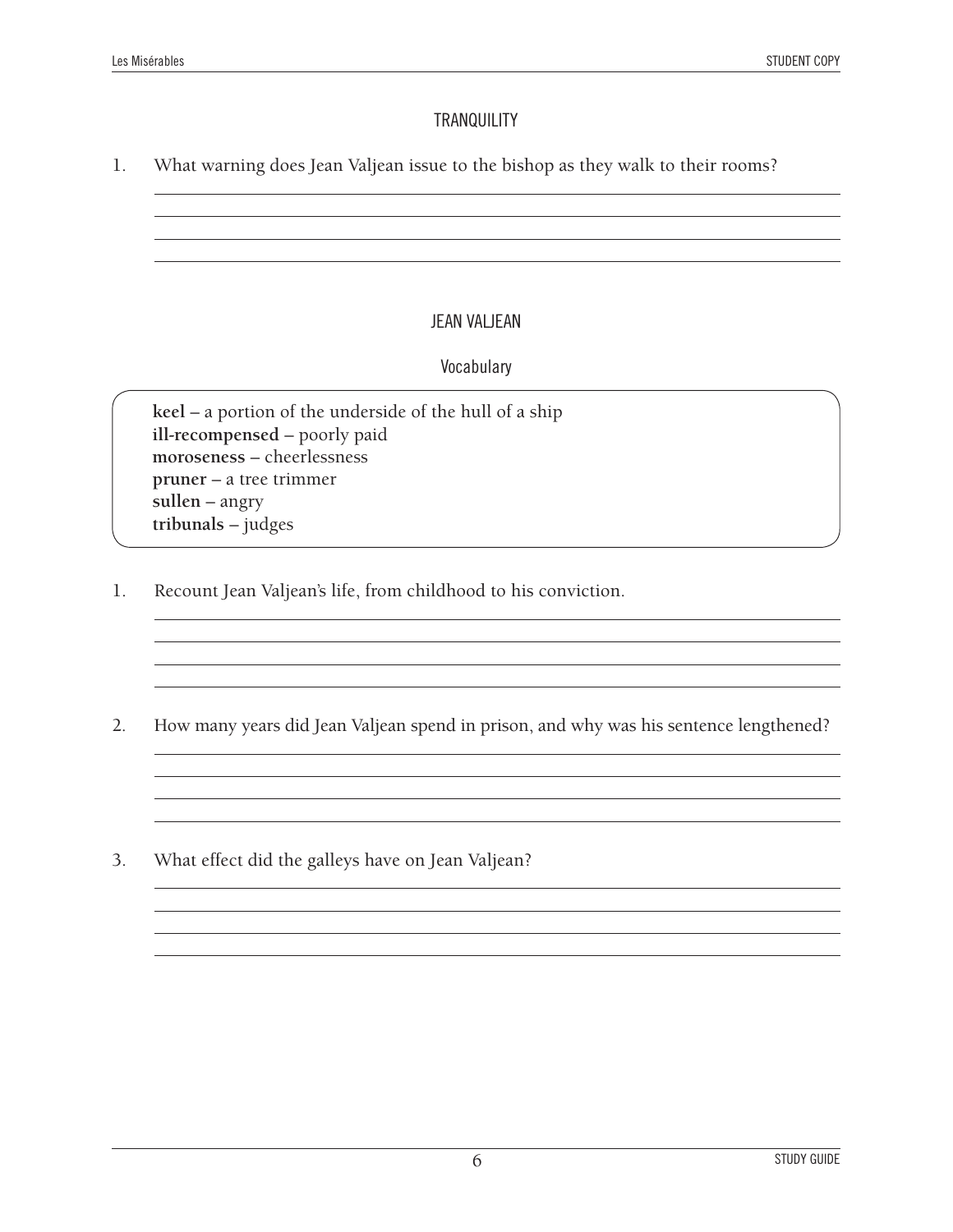#### **The Champmathieu Affair**

#### A TEMPEST IN A BRAIN

#### **Vocabulary**

**edifice** – a large, complex system of organization; in this case, Jean Valjean's complex persona

- 1. Since leaving the bishop, to what has Jean Valjean dedicated his life?
- 2. Explain the meaning of the following metaphor.

"…all that he had done up to this day was only a hole that he was digging in which to bury his name."

<u> 1989 - Johann Barn, mars ann an t-Amhain Aonaich an t-Aonaich an t-Aonaich an t-Aonaich an t-Aonaich an t-Aon</u>

3. Monsieur Madeleine experiences a strong internal conflict after his meeting with Javert. He ponders, "To remain in paradise and there become a demon! To re-enter into hell and there become an angel!" What is the meaning of this quote, and what does Monsieur Madeleine decide?

#### ADMISSION BY FAVOR

Vocabulary

**assizes** – periodic trials held by a high court

1. What are the charges made against Jean Valjean?